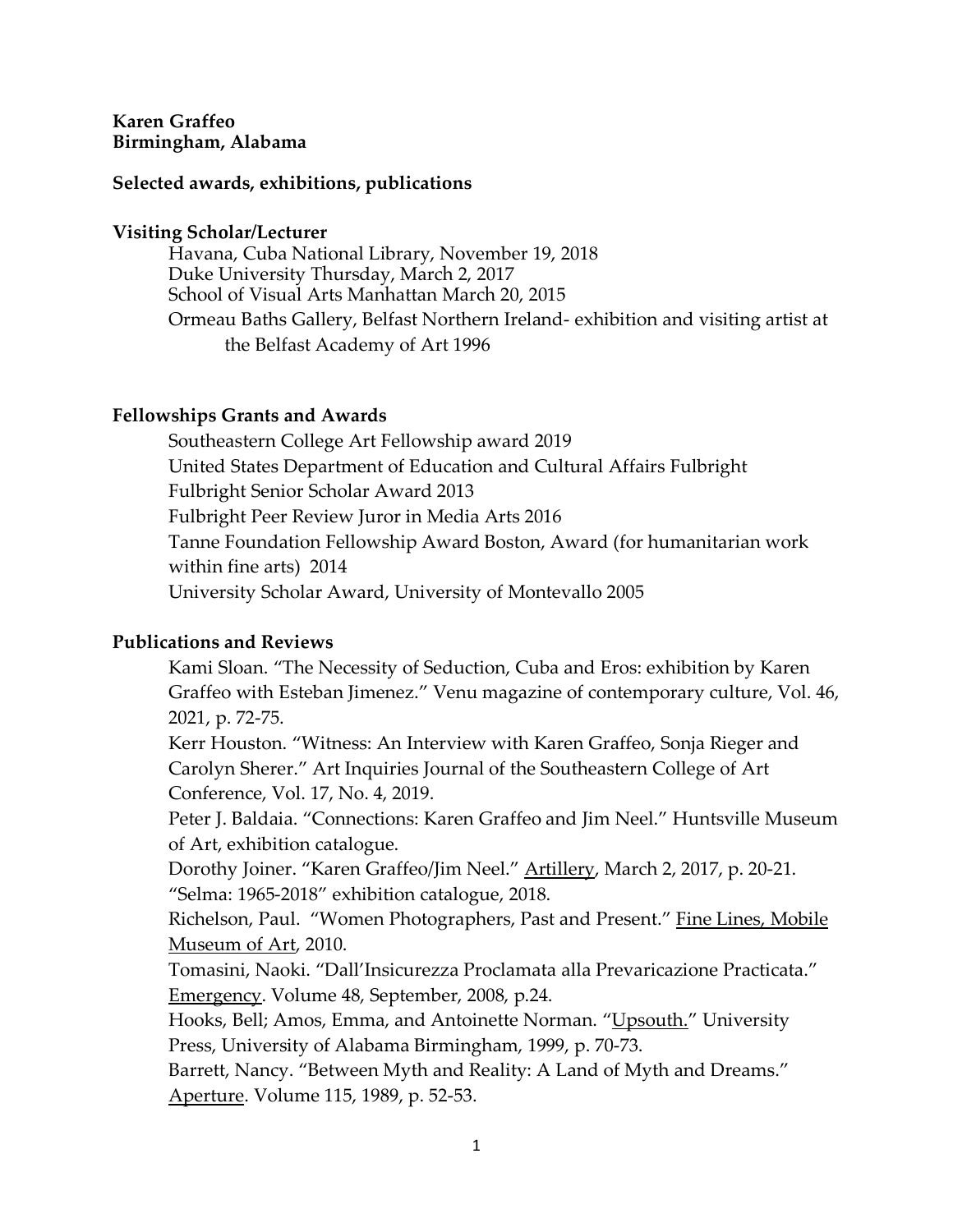# **Collections**

Birmingham Museum of Art, permanent collection-2021 Hunstville Museum of Art, permanent collection- 2017 European Roma Rights Center, Budapest, Hungary-2009 The William Benton Museum of Art, Storrs, Connecticutt-1990 The Gilman Foundation Collection, New York-1990

# **Group Exhibitions**

- 2020 "Red Clay Survey", Huntsville Museum of Art, August 9-Oct. 4
- 2020 "Azul", University of Montevallo, Bloch Hall Gallery of Art, February 15- March 15
- 2019 "Azul/Blue," Havana Biennale of Contemporary Art, April 12- August 30
- 2019 "Southern Currants" Atlanta Photography Guild, March 15- May 30
- 2018 "Selma: 1965-2018," National Library of Cuba, Havana, November 19- January 2020
- 2017 "Connections: Karen Graffeo and Jim Neel", Huntsville Museum of Art,
- Nov. 13-March 2017
- 2017 "My Other Body", Duke University, February 2017
- 2014 "Urban 2014", Betel Gallery, Krakow, Poland, August 14-November 14
- 2014 "Alabama National Juried Exhibition", Sella-Granata Gallery of Art, Tuscaloosa, Alabama, August 25-September 19
- 2013 "Negotiated Realities: the New RoAmerica", Museo Casa Matei, Cluj Napoca, Romania, June 12-23
- 2013 "Langa…dar Dincolo (Near… Yet Beyond), Photo Romania, International Festival of Photography, Gradina Boema, Cluj Napoca, Romania, May 17- 28
- 2010 "Women Photographers, Past and Present," Mobile Museum of Art, Mobile, Alabama, April 30-July 18
- 2008 "Romii: Trecut,Prezent si Viitor," Romanian National Agency for Roma, Bucharest, Romania, August 4-August 30
- 1996 "Alabama/Iceland: Art from Outposts," Ormeau Baths Gallery, Belfast Northern Ireland
- 1995 "Stories from Her," lecture and exhibition, University of Rochester, Rochester, New York, November
- 1992 "Shamanistic Manifestations: Contemporary Artist as Shaman," The William Benton Museum of Art, Hartford, Connecticut